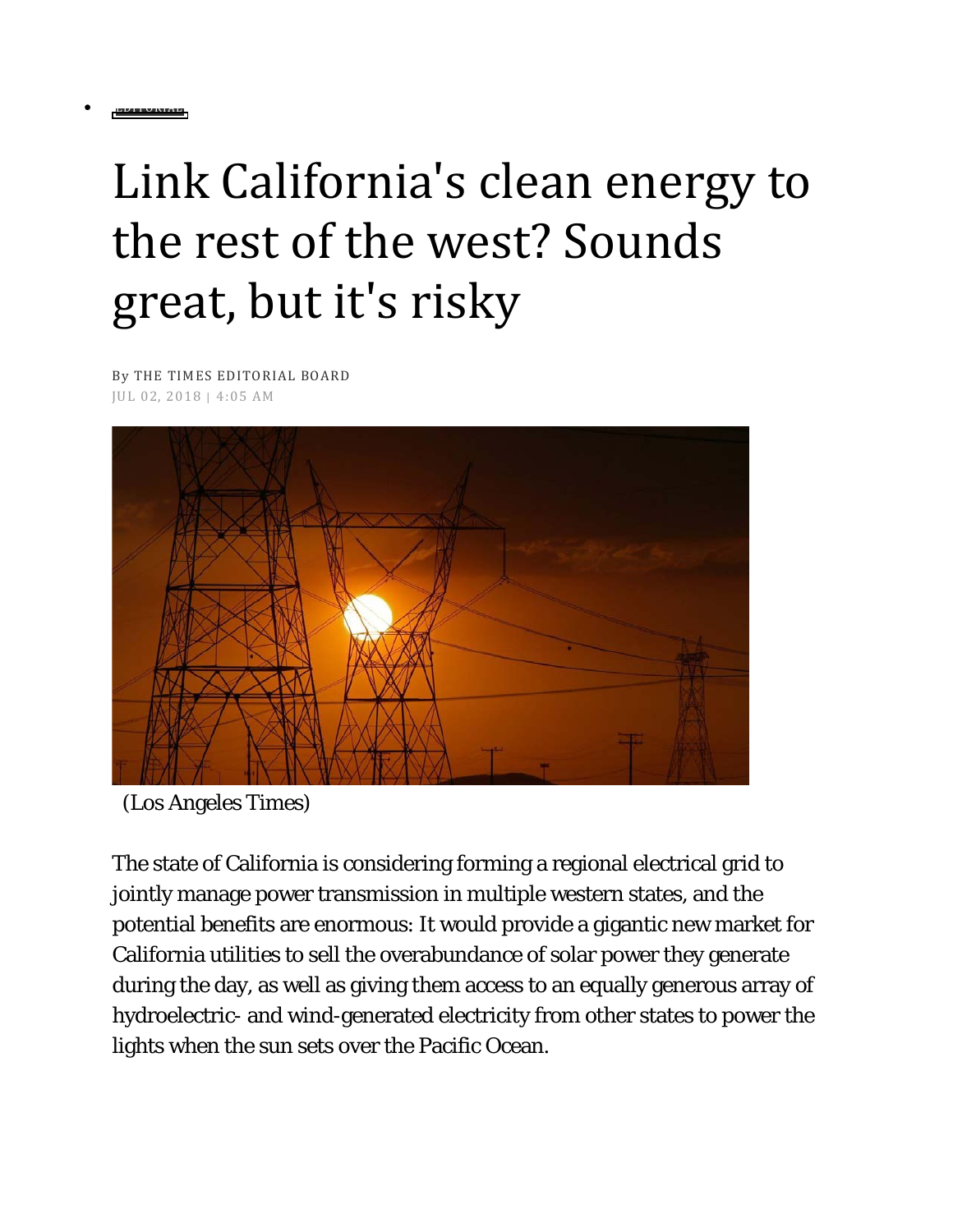Electricity rates would plunge, supporters say, given that the fuel for clean power is free and infinitely self-renewing. Coal plants and natural gas couldn't compete over the long run and would shut down because, really, who wants to pay extra for dirty air? And eventually the big western skies would be as clear and carbon-free as they were before the first wagon rattled along the Oregon Trail. Best of all, despite the persistent efforts of the climate change deniers running the federal government, the U.S. would be a leader in reducing greenhouse gas emissions. Take that, Mr. President!

That's the pretty picture painted by the people (one of whom is Gov. Jerry Brown) pushing the California Legislature to vote this summer to dissolve the California Independent System Operator, the entity that runs the state's electrical grid, and replace it with a new regional organization that would buy and distribute electricity among any western states and utilities that want to participate.

But like any big payout, it requires taking a gamble. And right now ratepayer advocates, consumer groups, municipal utilities and some environmental groups say the risks are too great. (Other environmental groups are supporting the big grid proposal because of the potential to spur more states to make the transition to renewables.)

The proposal's biggest risk is that California would have to hand over control of its power grid to an as-yet unknown entity, sacrificing the safeguards put into place two decades ago after another such gamble — on deregulation triggered an electricity crisis that plunged the power grid into chaos. Right now, Cal-ISO is a nonprofit public benefit corporation with board members appointed by the governor and confirmed by the state Senate. And in addition to adhering to state open-meeting laws and procedural rules, it must operate in the best interests of Californians — not of, say, Utahns, who have already expressed hostility toward California's climate change policies and [their effects on coal revenues.](https://www.sltrib.com/news/environment/2018/02/11/are-california-climate-policies-unfair-to-utah/) The bill says that the new board must also follow the state's rules or else California will take its power grid and go home.